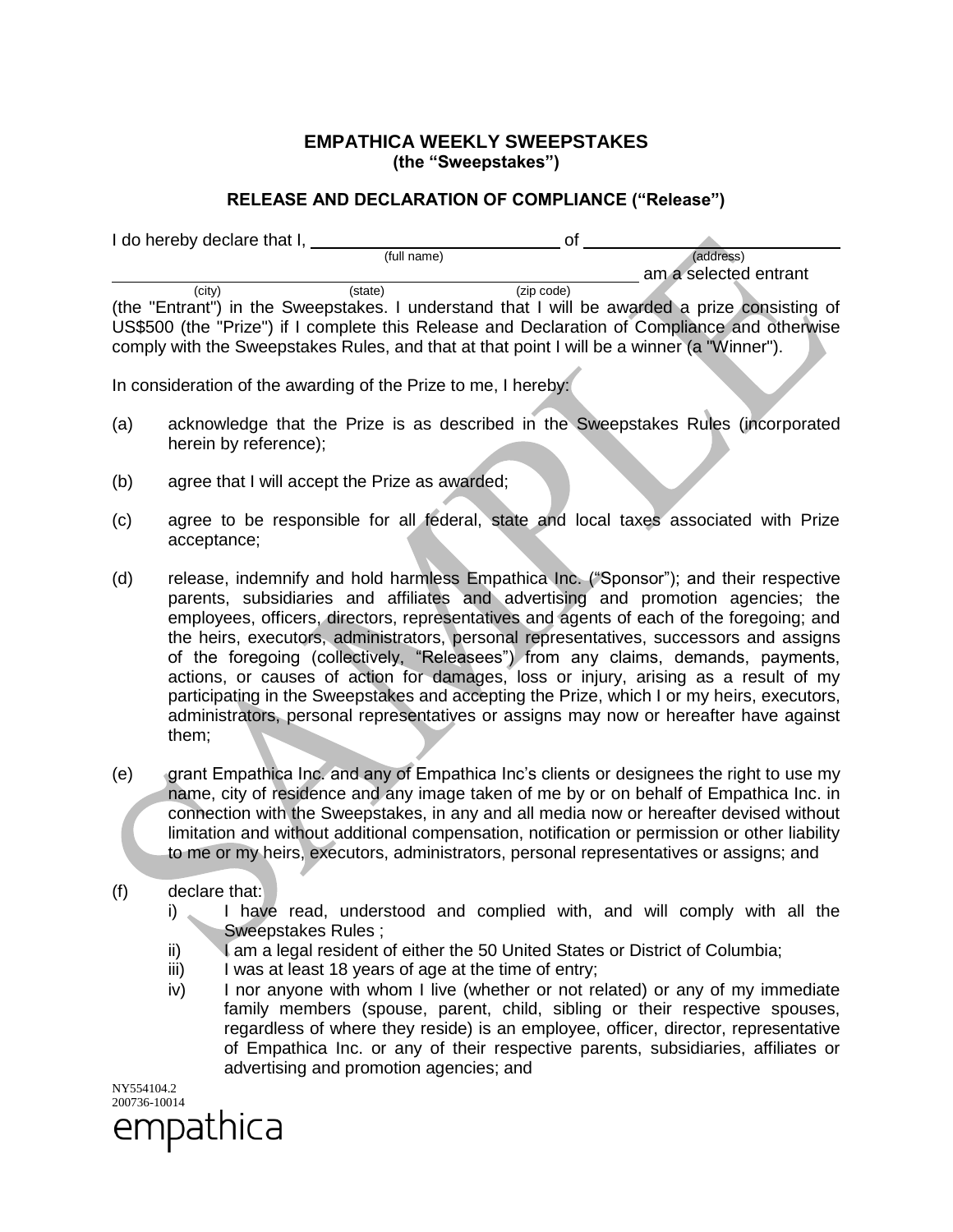- v) the terms of the Sweepstakes Rules and this Release shall apply to and be binding on me and my heirs, executors, administrators, personal representatives and assigns.
- (g) warrant and represent that I have the full right and power to enter into this Release, and that the terms of this document do not in any way conflict with any existing commitment on my part.
- (h) agree that this Release supersedes any prior understandings between me and Sponsor relating to the rights granted herein and no provision of this Release can be modified by any other instrument, invoice or document unless in writing and signed by the parties hereto.
- (i) acknowledge this is a complete RELEASE and DISCHARGE of all claims and rights of the undersigned against the Releasees, and that no action will be taken by or on behalf of the undersigned with respect to any such rights; it being understood that this release shall be binding upon the parents, guardians, heirs, executors, and administrators of the undersigned.
- (j) understand that if any statement made by me in this Release is false or if I am otherwise deemed ineligible or unable to accept the Prize for any reason, then, in addition to any other remedies that may be taken against me, I agree to return to Sponsor the Prize.
- (k) **TAX CERTIFICATION**: Under penalties of perjury, I certify that:

(1) The number shown on this form is my correct taxpayer identification number, and (2) I am not subject to backup withholding because: (a) I am exempt from backup withholding, or (b) I have not been notified by the Internal Revenue Service (IRS) that I am subject to backup withholding as a result of a failure to report all interest or dividends, or (c) The IRS has notified me that I am no longer subject to backup withholding; and

(3) I am a U.S. person (including a U.S. resident alien).

**Certification Instruction**: You must cross out item (2) above if you have been notified by the IRS that you are currently subject to backup withholding because you have failed to report all interest and dividends on your tax return.

**The Internal Revenue Service does not require your consent to any provision of this document other than the certifications required to avoid backup withholding.**

\_\_\_\_\_\_\_\_\_\_\_\_\_\_\_\_\_\_\_\_\_\_

Date:

\_\_\_\_\_\_\_\_\_-\_\_\_\_\_\_-\_\_\_\_\_\_\_\_\_ PRINT NAME OF WITNESS SOCIAL SECURITY NUMBER

| NY554104.2   |  |  |
|--------------|--|--|
| 200736-10014 |  |  |
| empathica    |  |  |